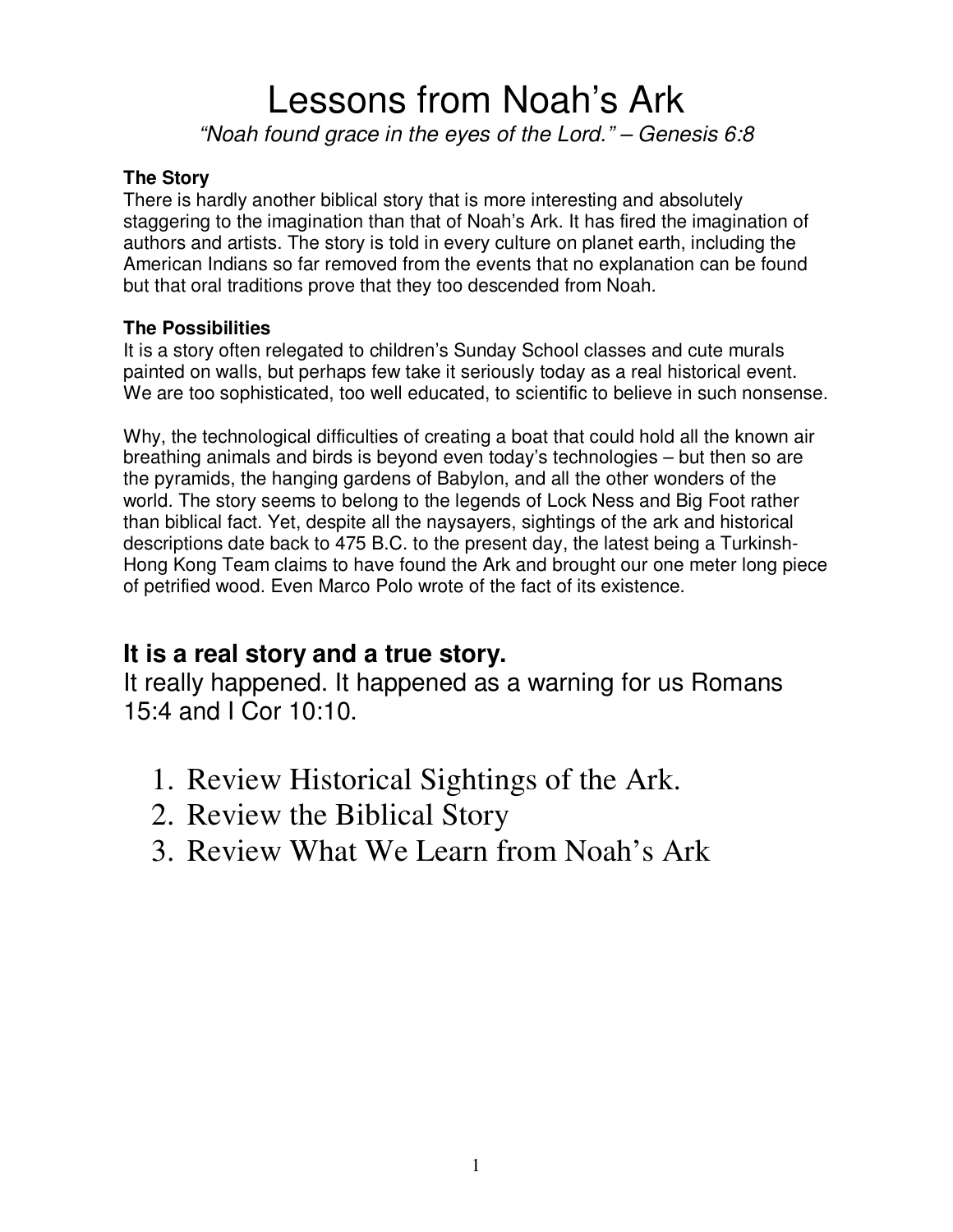# **1. Review Ark Sightings Through History**

NASHVILLE, Tenn. (BP)–The search for Noah's Ark is by no means a new enterprise. Ron Stewart, author of "Noah's Ark: A Scientific Look, Past And Future," has documented more than 100 expeditions and Ark sightings, dating back as far as 2500 BC. Among the most notable recordings through 1990:

BC 650 – According to the Talmud the Assyrian king Sennacherib found a beam from the Ark and, reasoning that it was the god who delivered Noah from the flood, fashioned the wood into an idol

BC 475 — A Chaldean priest reported the Ark's remains could be seen at the bottom of a mountain glacier.

BC 326 — The Egyptian historian Hieronimus said the remains of the Ark could be seen on Ararat.

AD 50 — In the first century after Christ, historians Nicholas of Damascus and Flavius Josephus both told Noah's story in a way that agreed with the biblical account; both also reported that the remains of the Ark were still preserved in their time.

560 — St. Isadore reported that the wood of the Ark could be seen on the mountain.

620 — Byzantine Emperor Heraclius was reported to have climbed Ararat and seen the Ark after conquering the territory.

1269 — Explorer Marco Polo reported finding the Ark after a three-day climb in "the snowy reaches of a very high mountain" — at the bottom of the summit, not at the peak.

1647 — Explorer Adam Olerius reported seeing the petrified remains of the Ark.

1829 — Frederick Parrot reported seeing wood relics made from the Ark at the base of Mt. Ararat in a cathedral that was destroyed in an earthquake in 1840.

1832-1850 — Multiple expeditions launched by Turkey, Russia and England failed to find the Ark.

1856 — Two atheist British scientists climbed Ararat to disprove the existence of the Ark, but reported finding a "chest-like" shape made of petrified wood at 15,000 feet on the northeast side of Ararat. Efforts to burn the Ark reportedly failed because the wood was petrified.

1883 — The Turkish government reported that an expedition located the Ark at 14,000 feet and saw animal cages and stalls.

1887 — Indian explorer John Nouri made three expeditions, during which he claimed to have located the Ark — and recommended removing it for the 1900 World's Fair.

1908 – George Hagopian as a child of eight with his uncle stood on the Ark, walked its planks, drew a picture of the Ark. Openings like windows, wood petrified.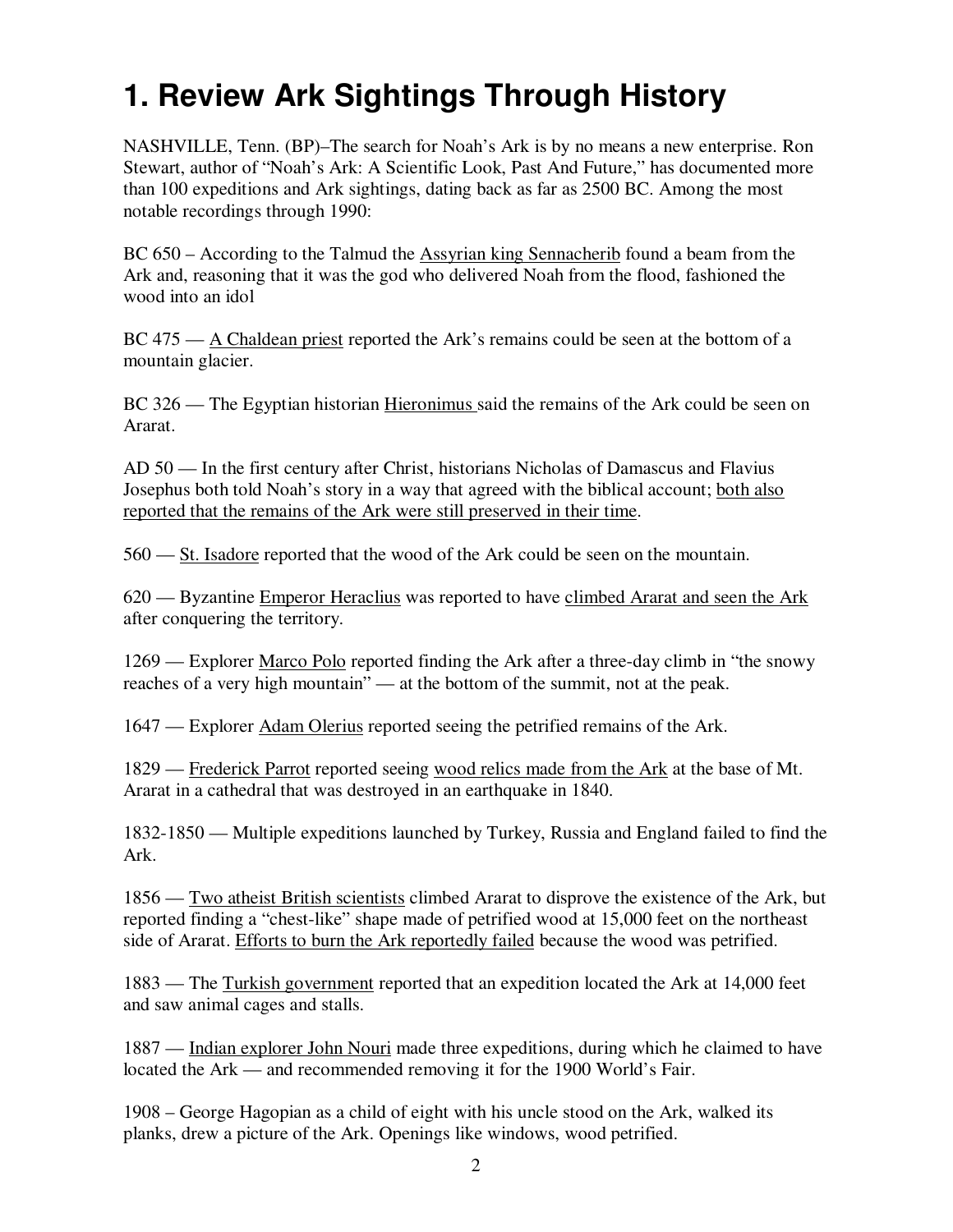1916 — Summer of 1916 Lieutenant Roskovitsky or Russian airforce saw the Ark and half submerged hull, flat catwalk along top. Great door 20' by 20', Russian military expedition took photos and measurements of the Ark reportedly were taken by — but were lost when Czar Nicholas was overthrown in 1917.

1945 — Turkish soldier claimed to have photographed the Ark from an airplane.

1948 — A Turkish farmer reported seeing a boxlike structure above 11,000 feet on Ararat.

1949 — Aerial photograph recorded a formation on the mountain that resembles a ship, with dimensions that fit the biblical account of the Ark.

1952 — Pilot claimed military took pictures of the Ark at 12,000 feet.

1959 The Turkish airforce conducted a survey of area of Ararat. 17 miles south of the peak Lieutenant A. Kurtis photographed outline of a ship. Dimensions estimated at 500' by 150'.

1984 Ron Wyatt smuggled 8.6 pounds of stones, sand and earth from Ark to an New York exibit.

1985 Ron Wyatt and David Fasold CAT scanned the buried Ark. Found outline of an Ark.

1990 — Laser enhancement of satellite photo reportedly clarified a boxlike shape, broken in half.

### **2010 National Geographic Article**

Turkish and Chinese explorers from a group called Noah's Ark Ministries International made the latest discovery claim Monday in Hong Kong, where the group is based.

"It's not 100 percent that it is Noah's ark, but we think it is 99.9 percent that this is it,"

The team claims to have found in 2007 and 2008 seven large wooden compartments buried at 13,000 feet (4,000 meters) above sea level, near the peak of Mount Ararat. They returned to the site with film crew in October 2009.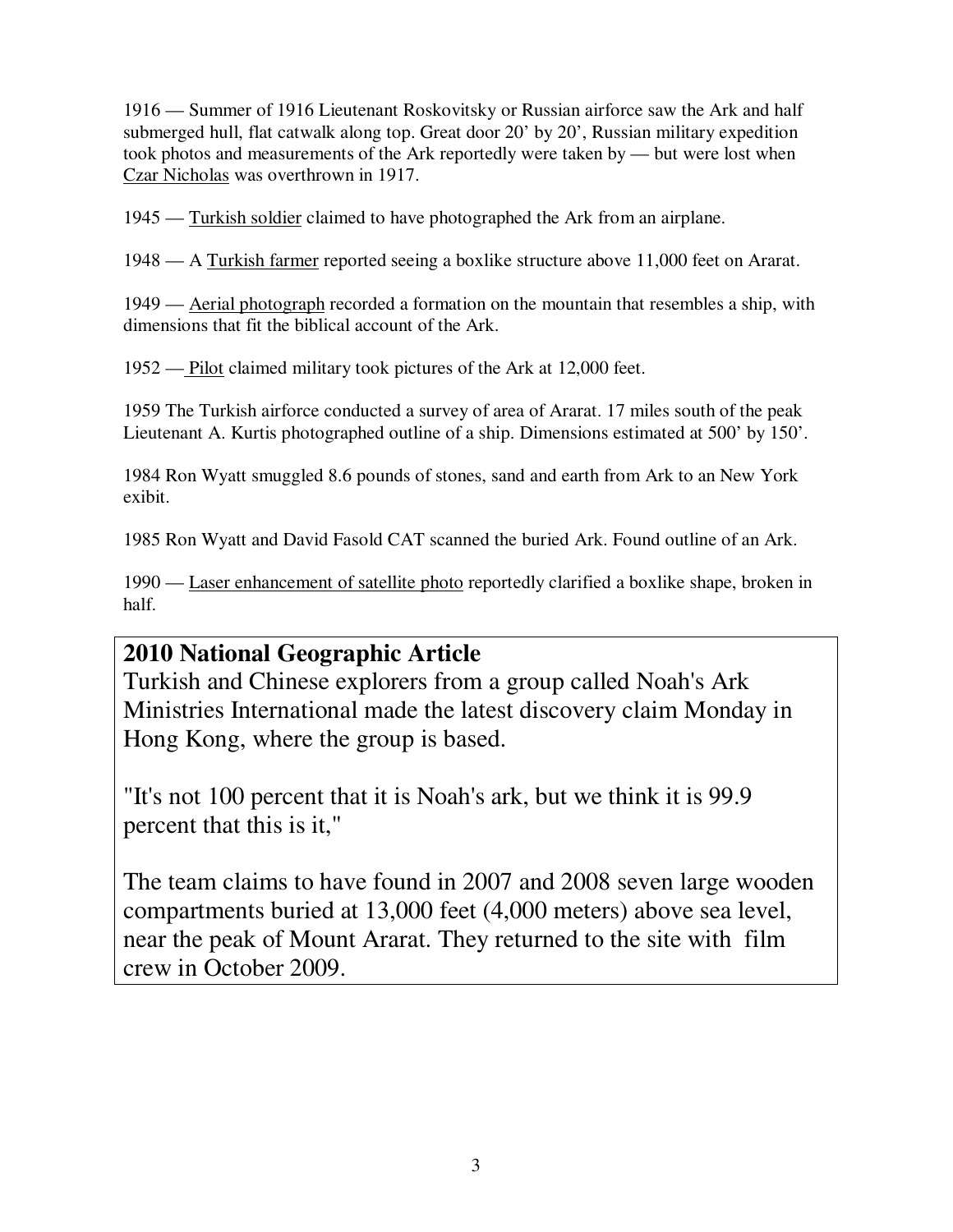# **2. Review Facts: What We Know About Noah?**

#### **Fact 1 - The Planet Earth**

- People were evil continually Gen. 6:5, 6:11-12
- God got fed up with  $sin 6:3$ , 6:6
- God decided to wipe the slate clean  $-6:7$
- God warned man he had but 120 years 6:3
- It had never rained before Gen 2:5-6
- (Questions: who did they marry? (Gen 5:6, Gen 6:4 giants in the earth)
- How many years from Adam to Noah (1556-2000+ years)

#### **Fact 2 - Noah** – Gen 5:23-6:10 (Book of

- Other flood stories worldwide flood
- Noah lived 950 years total, built ark when 600 years Gen 7:6, 9:28
- Relations great grandson of Enoch, grandson of Methuselah
- Family three sons (their wives) Shem, Ham, Jephath (5:32 & 6:10),
- Noah's his wife Jewish tradition Naamah. Gen 7:7
- Walked with God grace, just, righteous, perfect in his day
- Covenant with you Genesis 6:18

#### **Fact 3 - The Ark** – Gen 6:13-7:16

- 100 years in the making Genesis 7:11
- Gopherwood (Cypress) & Pitch Genesis 6:14
- Size =  $450'$  x  $75'$  x  $45'$  high, three stories, one door, one window. Covering 18"
- Animals in twos, Genesis 6:19-20
- Animals in sevens, Genesis 7:2-3
- Seven days, then rain Genesis 7:4, 10, 13-16
- God shut the door Genesis 7:16
- Technologies of the Ark consider the pyramids

#### **Fact 4 - The Flood** – Genesis 7:11 8: 13

- In the 600<sup>th</sup> year, second month,  $17<sup>th</sup>$  day flood began Gen 7:11
- Rained 40 days and nights (torrents) Gen. 7:12,17
- Fountains of deep burst forth Genesis 7:11
- Waters prevailed greatly Genesis 7:17
- All breathing animals died Genesis 7:21-23
- Waters prevailed 150 days 5 months Genesis 7:24
- God remembered Noah Genesis 8:1
- At end of 150 days waters decreased Gen 8:3
- Ark rested in the 7<sup>th</sup> month, 17<sup>th</sup> day, Gen 8:4<br>• Waters continued to recede to 10<sup>th</sup> month, 1<sup>st</sup> d
- Waters continued to recede to  $10^{\text{th}}$  month,  $1^{\text{st}}$  day Gen 8:5
- 40 days after opened the window Gen 8:6
- Noah sent a raven no landing Gen 8:7 (stupid raven, perishable, prob died)
- 7 days Noah sent a dove, no landing Gen 8:8 (reached out took back in)
- 7 days another dove olive leaf in evening Gen 8:11
- 7 days dove sent never returned Gen 8:12
- $\bullet$  1<sup>st</sup> month, 1<sup>st</sup> day, Removed Covering of Ark– Gen 8:14
- $2<sup>nd</sup>$  month,  $27<sup>th</sup>$  day, completely dried land Gen 8:14
- God spoke after a year of silence! Gen 8:15-18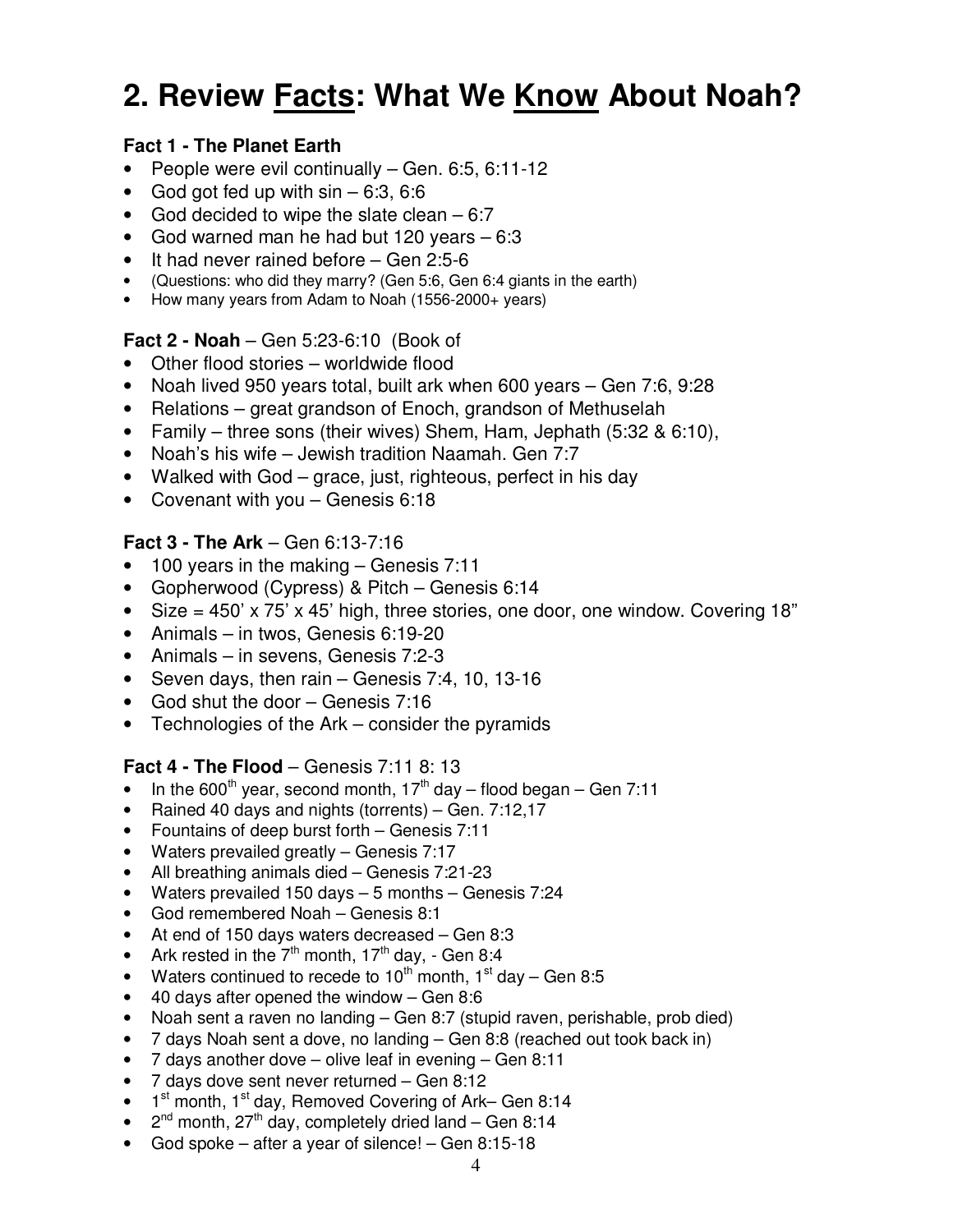#### **Fact 5 - The Covenant** – Genesis 6:8, Gen. 6:18, Gen. 8:21-22, Gen. 9:

Noah found Grace 6:8 – "But Noah found favor in the eyes of the LORD." Noah was perfect in his generation – Gen 6:9 God made a covenant with Noah – Gen 6:18 Noah did all the Lord commanded him. – Gen. 6:22, 7:5 Noah built and altar to the Lord – Gen. 8:20 God made a "never again" covenant – Gen 8:21-22 God made a covenant of blessing – Gen 9:1 (Noah and Family) God made a covenant with creation – Gen 9:9-17 (Rainbow)

Gen. 6:18 - But I will establish my covenant with you, and you will enter the ark Gen. 8:21-22 – *Never again will I curse the ground because of man, even though every inclination of his heart is evil from childhood. And never again will I destroy all living creatures, as I have done. 22. "As long as the earth endures, seedtime and harvest, cold and heat, summer and winter, day and night will never cease."* Gen. 9:9-17 – **Rainbow Covenant**

#### **Fact 6 - The Failure** – Genesis 9:18-27

#### **Drunkenness**

Genesis 9:20. Noah, a man of the soil, preceded to plant a vineyard. 21. When he drank some of its wine, he became drunk and lay uncovered inside his tent.

#### **Sexual Sin**

Genesis 9:22 *Ham, the father of Canaan, saw his father's nakedness and told his two brothers outside. 23. But Shem and Japheth took a garment and laid it across their shoulders; then they walked in backward and covered their father's nakedness. Their faces were turned the other way so that they would not see their father's nakedness. 24. When Noah awoke from his wine and found out what his youngest son had done to him, 25. he said, "Cursed be Canaan! The lowest of slaves will he be to his brothers."* 

#### **Matthew 24:37-39**

**But as the days of Noah were, so shall also the coming of the Son of man be. 38 For as in the days that were before the flood they were eating and drinking, marrying and giving in marriage, until the day that Noah entered into the ark, 39 And knew not until the flood came, and took them all away; so shall also the coming of the Son of man be.**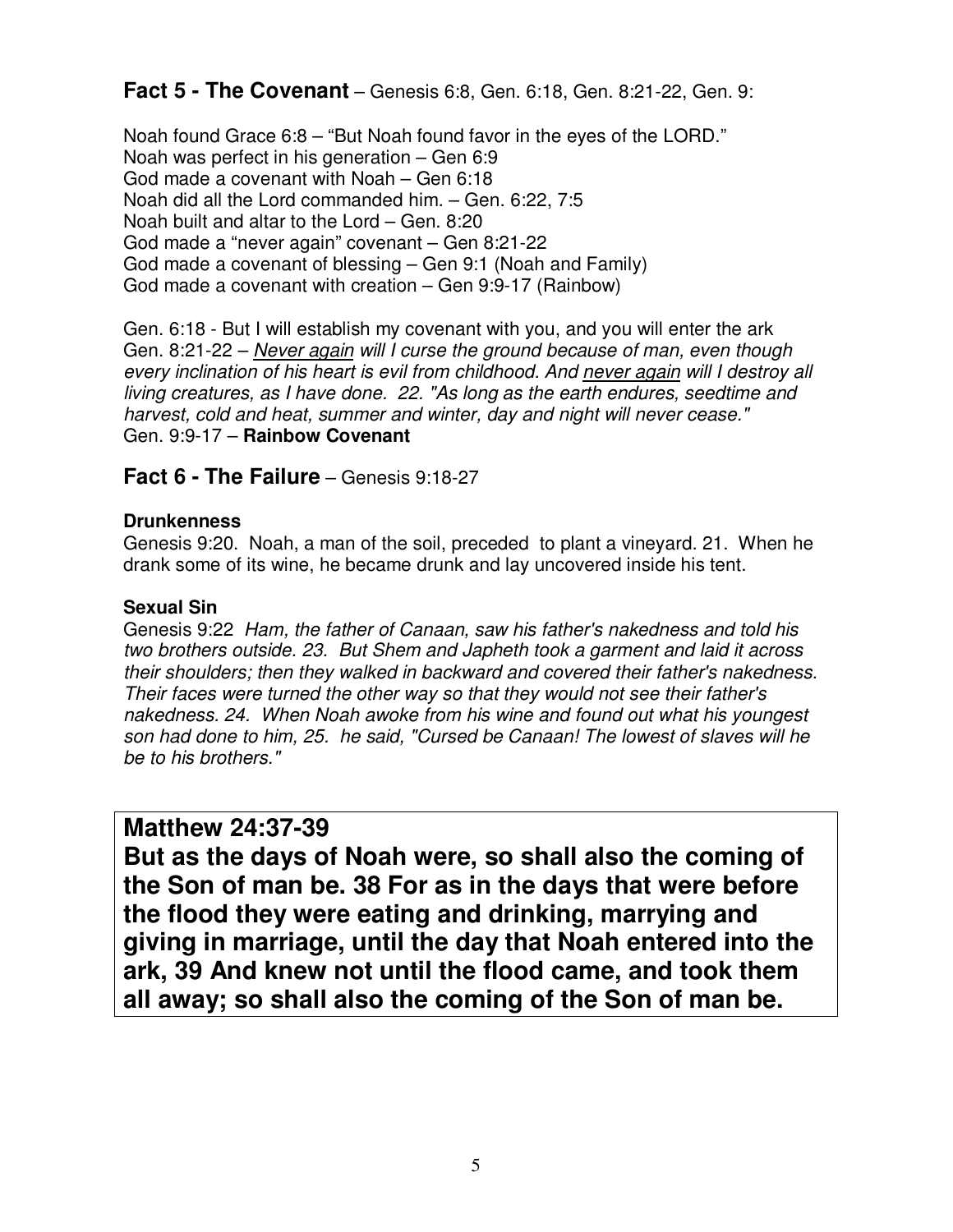# **3. Lessons: What Can We Learn From Noah?**

### **About God**

- Grace unmerited favor (perfect in his generation, because of God's favor)
- God never forgets, God remembers, cares even about animals (Genesis 8:1)
- God's forgiveness and patience no man is perfect (Genesis 9:18-27)
- God's provision God prepares in advance, brought the animals to Noah
- God's promises are always true and faithful

### **About Man**

- Repent of sin, Man's heart is deceitful, prone to wander, conform to the world.
- Obey God at all cost one hammer, one nail, one board at a time
- Preach righteousness be unashamed to live godly, don't let world squeeze you
- Never give up, even when it looks like God forgot you trial God remembers
- Get into the Ark while there is time! 2 Peter 3:9 no slack, not willing
- The Judgment of God is coming! Appointed once to die then judgment.

### **Conclusion**

### In Times Like These

George Beverly Shea

In times like these you need a Savior In times like these you need an anchor Be very sure, be very sure Your anchor holds and grips the Solid Rock! This Rock is Jesus, Yes He's the One This Rock is Jesus, the only One Be very sure, be very sure Your anchor holds and grips the Solid Rock!

In times like these you need the Bible In times like these, O be not idle Be very sure, be very sure Your anchor holds and grips the Solid Rock! This Rock is Jesus, Yes He's the One This Rock is Jesus, the only One Be very sure, be very sure Your anchor holds and grips the Solid Rock!